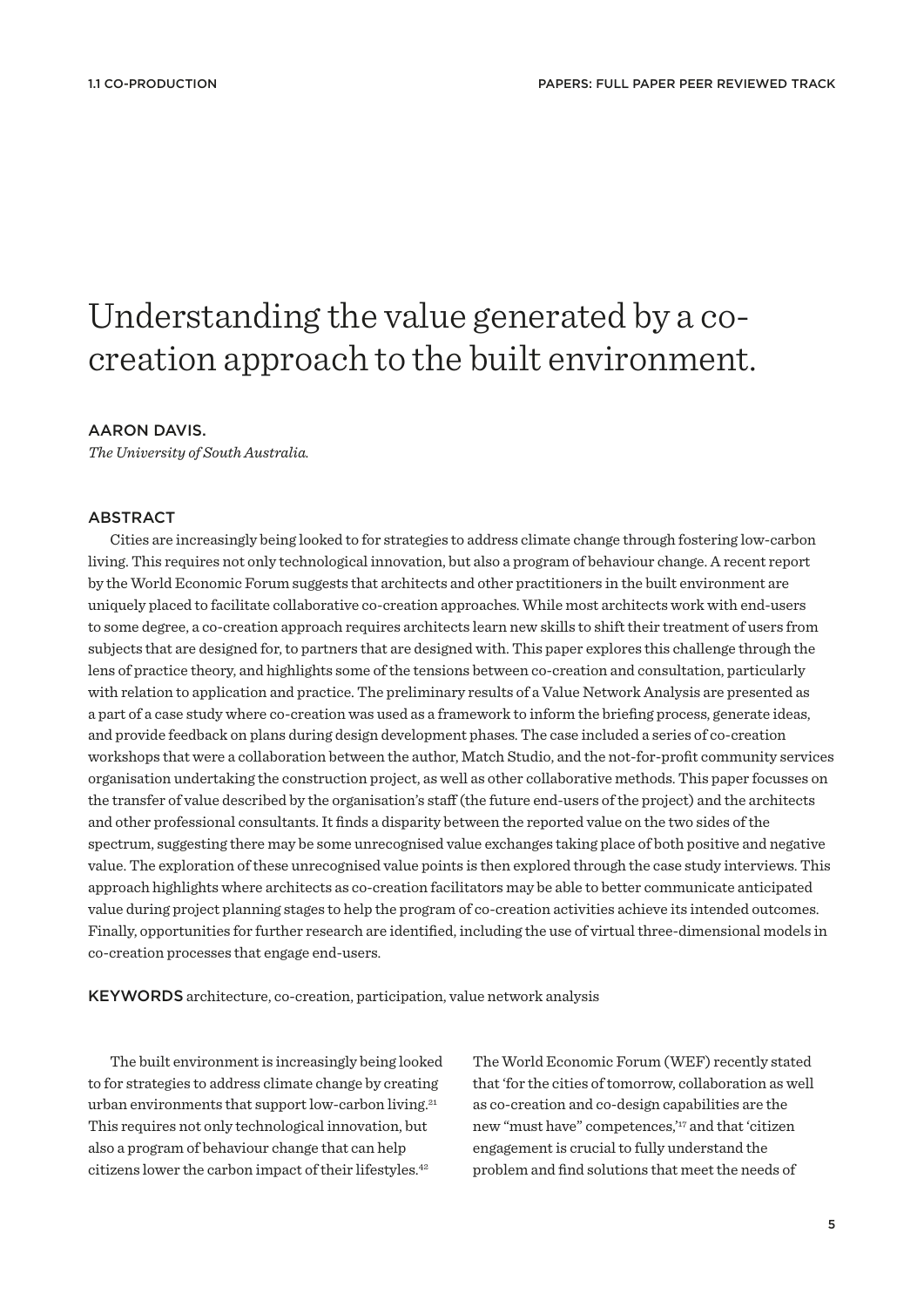all the sections of the community.'<sup>17</sup> The importance of designers in realising this vision has also been recognised by other organisations,<sup>13</sup> and by key authors in the field of social innovation.<sup>32</sup> In this environment, Architects are called upon to lead processes that engage with, and empower broad ranges of stakeholder groups.

The profession of architecture has a long history of user-engagement, and is familiar with working with users to varying degrees. However, the kinds of co-creation and co-design approaches discussed in the literature<sup>25, 30, 39</sup> are fundamentally different from traditional 'consultation', and require new skills and techniques to practice successfully. In a consultation process, end-users are typically asked to respond to a proposal through a series of formalised steps, while in a co-creation or co-design process, the user is seen as a partner in the ongoing development of a design.

This paper presents a brief exploration of the concept of co-creation and its potential application to projects in the built environment, then uses a case study to present the initial findings of a Value Network Analysis. This case study explores opportunities for architects and other practitioners in the urban environment to develop skills that could assist in the realisation of a successful co-creation approach.

#### **Background**

The WEF's statements are framed in the context of the social, economic and environmental challenges that our cities will face in coming decades.<sup>17</sup> When viewed through the lens of Practice Theory,<sup>43</sup> this push for architects, designers, planners, and researchers to engage in collaborative approaches to design makes a lot of sense.

Practice Theory has been developed by a number of authors but the version of Practice Theory used in this paper is described by Elizabeth Shove.<sup>42, 43</sup> Shove's version of practice theory suggests that any practice (behaviour) is made up of three key elements: meanings, materials, and skills. In order to change a practice, all three elements must be developed in order to transition to the new practice. There is ongoing debate about the impact of cultural and social factors on practices, however, Shove's arguably reductive theory highlights the importance of developing narratives that can create new meanings around architecture, and skills for end-users to understand

and operate within complex building systems. Architecture and other efforts toward sustainability in the built environment often focus on material change, rather than on the communication of 'why?', or the dissemination of the skills required to carry out the envisioned behaviour.

There is some academic literature emerging as to how the process of creating and adapting urban environments may be reconfigured to address the dimensions of meanings and skills that demonstrates how collaborative approaches to these questions can engender change across Practice Theory's three dimensions.<sup>44</sup> Importantly there are also resources that describe this concept in 'plain language', with Manzini's *Design, When Everybody Designs* describing concrete strategies for both facilitating co-creation processes (termed in his book as co-design), and steering general discourse.<sup>30</sup> These two important roles of the designer align with Practice Theory's skills and meanings dimensions.

#### *Co-creation*

There is a broad range of terminology being used to describe these kinds of engaged design processes, with co-design, co-creation, co-production, citizenled, and participatory-design emerging in various forums. Co-design and co-creation, and to a lesser extent co-production are often used interchangeably when referring to an ongoing and iterative process that engages end-users in a design or in the creation of an innovation beyond the concept design stage.<sup>10</sup>, 24, 25, <sup>39</sup> The term *co-production* has recently gained some significance in the academic discourse around urban environments with Stevenson & Petrescu editing a special edition of *Building Research and Information*  on the topic,<sup>45</sup> however, this paper retains the use of the term co-creation.

The term co-creation is relatively new in academic discourse, emerging largely since 2000, but has its roots in the Participatory Design movement in Scandinavia in the 1970s in which users were engaged in the design of early computer equipment for their workplaces.<sup>24, 46</sup>

The diferentiation between co-creation and consultation or co-design lies largely in the theoretical and philosophical approach to engaging with users. Although many workshops are described as 'cocreation', as a methodology it is necessarily an ongoing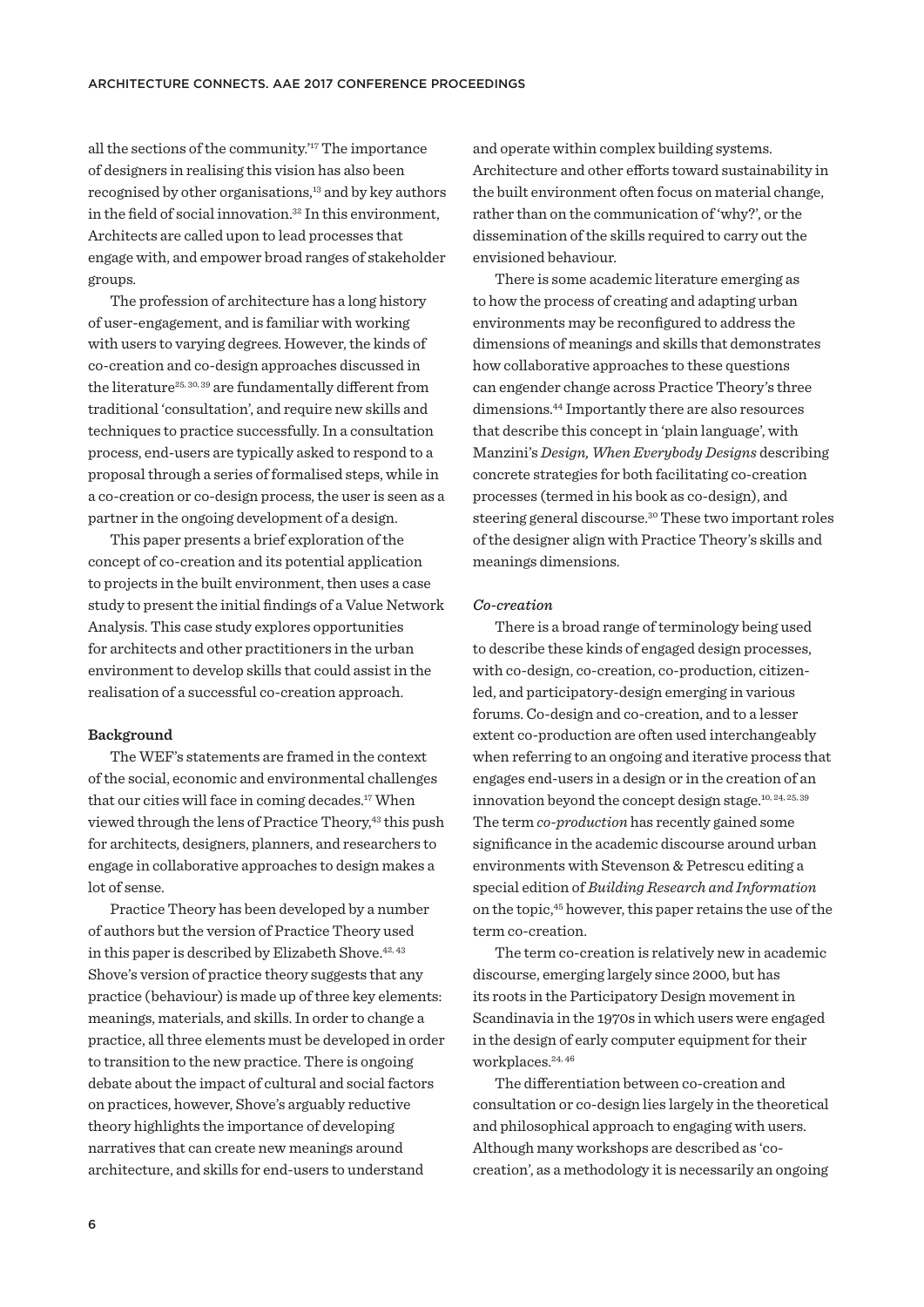rather than singular process that continues beyond the concept-design phase;<sup>10</sup> as Sanders & Stappers put it, 'co-design is a specific instance of co-creation'.<sup>39</sup> There is also a distinct shift in the users' role, from being the subject of design to being a partner in design.<sup>37, 46</sup> This partnership however, must be approached with a view to creating shared value and be about more than just giving people a say, or giving people what they want.<sup>38</sup>

### *Architectural Practice*

Architects and designers of course have a long history of working with clients and user groups, however, the kind of collaborative approach to design required by co-creation and in many ways advocated for in Christopher Alexander's *A Timeless Way of Building*<sup>1</sup> is not often found in architectural practice. While architectural practice is in-tune with, and focussed on stakeholder and client needs, the critical shift in a co-creation approach is the process of designing *with* rather than *for* stakeholders and users.

There is a growing body of evidence that this kind of collaboration, although possible, brings with it significant procedural, political, and power-based challenges.<sup>8</sup>, 34, 36, <sup>44</sup>

Co-creation and participatory approaches in general are seen as a threat to the existing hierarchies of decision making,<sup>39</sup> and in the Australian urban context are used often as a way of granting legitimacy and helping to 'sell' projects to the public.<sup>27, 40</sup>

| Level of participation | Type of participation    |
|------------------------|--------------------------|
| 8. Citizen Control     |                          |
| 7. Delegated Power     | Degrees of citizen power |
| 6. Partnership         |                          |
| 5. Placation           |                          |
| 4. Consultation        | Degrees of tokenism      |
| 3. Informing           |                          |
| 2. Therapy             | Nonparticipation         |
| 1. Manipulation        |                          |

Figure 1: A Ladder of Citizen Participation (adapted from Arnstein, 1969)

Arnstein's Ladder of Public Participation (Figure 1) was developed in the late 1960s in response to challenges in understanding why although public

participation in urban planning seemed like a good idea for all involved, it rarely achieved its purposes.<sup>4</sup> The spectrum describes outcomes rather than ambitions of consultation processes and ranges from forms of non-participation, to degrees of citizen power. On this spectrum, the aforementioned fear of giving over power to citizens assumes the 'citizen control' level of collaboration, while the reality of application in the Australian context often fits within the lower nonparticipation or tokenistic levels.

This stark disparity is telling, and highlights one of the significant challenges facing the application of co-creation approaches in the urban environment. Although there are many degrees of compromise between these two levels, the goal of working with rather than for, or treating users as partners rather than subjects, suggests that the 'degrees of citizen power' levels would constitute a true co-creation approach. This is supported by the WEF industry agenda statement that 'it is imperative that citizen engagement is not just symbolic, but rather are equal participants in the development process.'<sup>17</sup>

In order to shift toward the 'partnership' level in practice, it is important to take an approach of critical pragmatism (see Forester) to ensure that the level of collaboration intended is what is actually achieved; $16$ and, to understand the value of participation for all involved.

Some recent case-study research has built on von Hippel's concept of lead users,<sup>49</sup>, <sup>50</sup> focussing on the users' ability to express latent need and give insight into their day to day experiences.<sup>9</sup>, 31, 36, <sup>44</sup> Other research has focussed on the role co-creation can play in consensus building.<sup>15</sup>

Baccarne et al.'s suggestion that 'the question is not any longer about why we should involve users, but how they should be involved'<sup>6</sup> points to the need to find ways of understanding users as partners rather than subjects.<sup>46</sup> Some go further, arguing that co-creation and other participatory design processes should extend the boundaries of design practice to question broader social, economic, and environmental issues alongside aesthetic, functional, and material dimensions.<sup>19, 29</sup>

In order to function in the kinds of roles envisioned in the WEF's vision and to achieve successful cocreation approaches, architects, designers, planners, and researchers need to act as initiators, facilitators,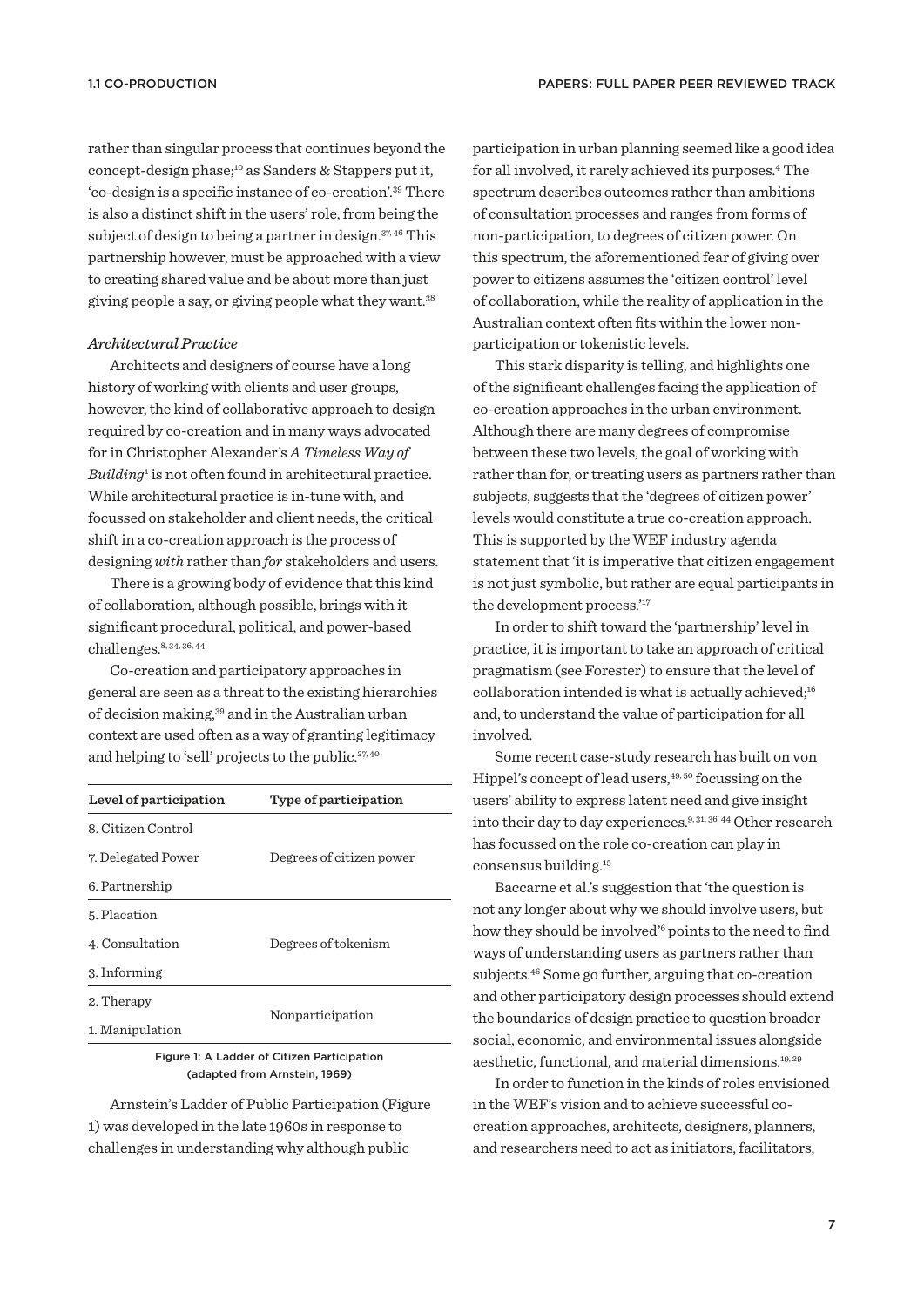mediators, and consultants.<sup>36</sup>, <sup>47</sup> This focus on the changing role of designers is well supported in the literature and requires new approaches to the practice of being a designer.<sup>30</sup>, 35, <sup>39</sup>

To meet these challenges, borrowing from the parlance of Practice Theory, architects need to be equipped with their own set of new 'meanings, materials, and skills'. For more than a decade, other disciplines have begun to shift toward the teaching of participatory design and co-design techniques as a part of their curriculum.<sup>39</sup> Evidence for the effectiveness of various facilitation tools and techniques continues also to grow, as does the number of toolkits being published.<sup>7</sup>, 14, 18, 28, 41, <sup>48</sup>

Although the facilitation of successful co-creation 'sessions' is becoming an important part of an architect's toolkit,<sup>11</sup> these facilitated processes are often solely focussed on the 'materials' component of practice.<sup>23</sup> This is in no small part due to the challenge Architects face of undertaking simultaneous collaborations with a broad variety of stakeholders and users, as well as the increasingly large number of specialist consultants involved in construction projects.<sup>39</sup>

Empirical analyses demonstrate quantitative evidence for collaborative processes generating 'more ideas' and being of more use to designers than traditional consultation methods.<sup>9</sup>, 15, <sup>31</sup> However, when working on projects with ambitions to have a broad range of social, environmental, and economic impacts, it is also important to understand and plan the ways in which the process can generate social, interactional, and networked value that may not be captured by these quantitative approaches.<sup>5</sup>, <sup>33</sup> This makes it is important for architects and other professionals involved in facilitating these processes to understand these forms of value as it may shift or realign their objectives when planning and reflecting on co-creation activities.<sup>12</sup>

To this end, this research presents results from a case study project in Adelaide, South Australia, using interview data and a Value Network Analysis (VNA) framework to describe some of the types of value, both positive and negative, that are being generated and exchanged through the co-creation process.<sup>2, 3</sup>

Value Network Analysis (VNA) is a form of social network analysis first described by Verna Allee almost two-decades ago.<sup>2</sup> VNA focusses on capturing the exchanges that take place through the connections

between human and non-human members of a network. The mapping process has its roots in Latour's Actor Network Theory<sup>26</sup> with events, processes, and other 'black-box' systems mediating contact between participants in the network. In contrast to Actor Network Theory, VNA focusses on understanding what is generated through a process rather than the specific form of the process itself.

### **Case Study: UCity**

UCity is a sixteen-storey mixed-use development for a community services organisation in the centre of Adelaide, South Australia. The organisation partnered with the researcher and Match Studio at the University of South Australia to explore some of the opportunities that could arise from the use of an iterative and ongoing co-creation approach to their engagement of the building's end-users.

#### *Case Study Protocol*

End-users were invited to participate in this project through a series of briefing-interviews, co-creation workshops, and information sessions. The researcher was present at four co-creation workshops, three of which the researcher facilitated or co-facilitated, and one of which was facilitated by the architecture firm; the information sessions were facilitated by the project management team, the CEO of the organisation, and the architecture firm; the briefing-interviews were carried out by the project management consultant prior to the researcher's involvement in this project. Although the information sessions and briefing interviews do not satisfy the criteria of being cocreation activities in isolation, they are included in this study because they formed a part of the overarching engagement process and therefore cannot be separated from the workshops that explicitly employed cocreation.

The co-creation workshops were run with professional actors deliberately treated as equal participants with end-users, while the other activities were conducted according to standard industry practices.

Upon construction commencing, those who had participated in any of these processes were invited to participate in a follow-up interview with the researcher to discuss their experiences resulting in 20 x 45-60 minute individual and group interviews.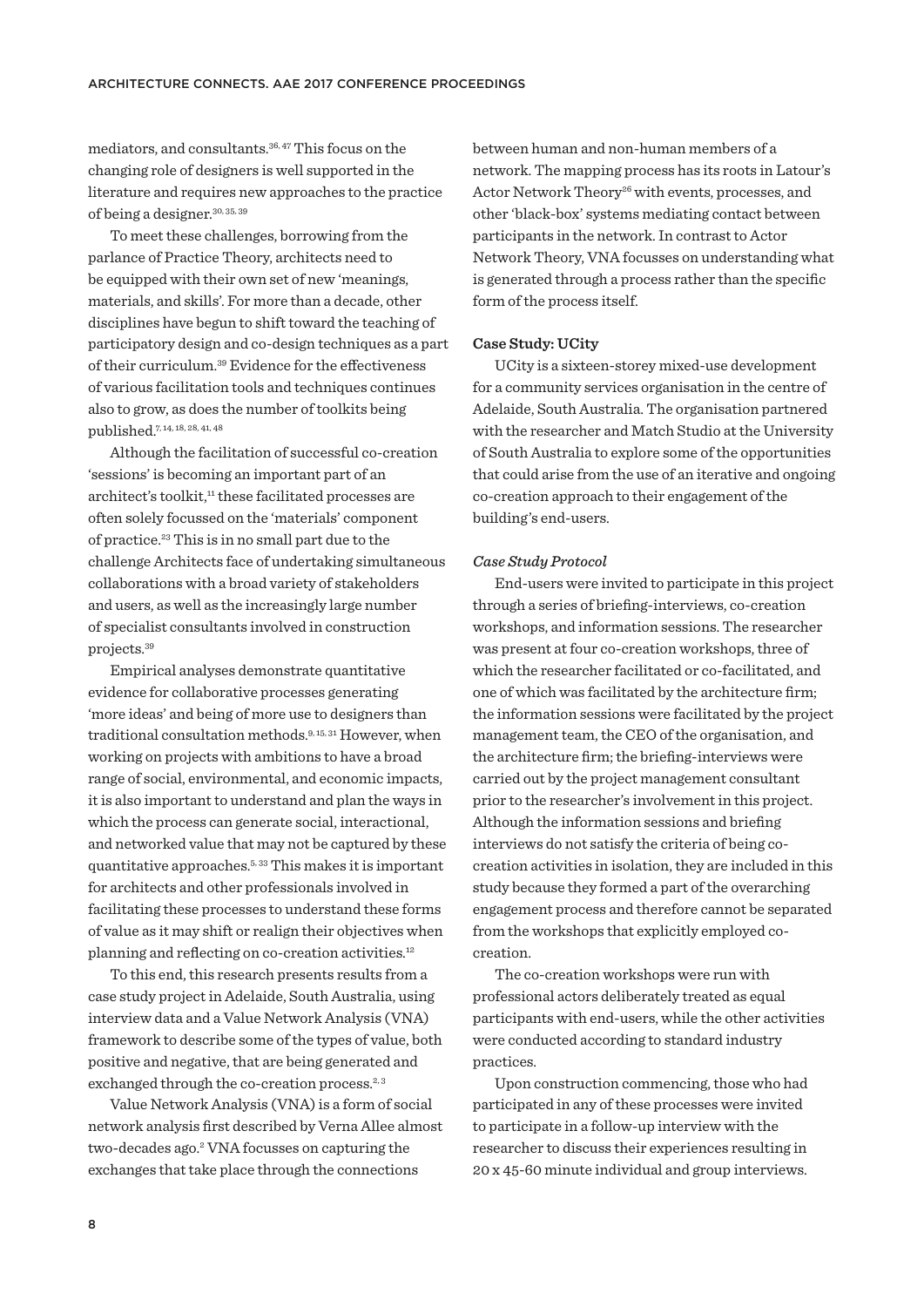These semi-structured interviews asked participants some control questions about their knowledge of the concepts of co-design, co-creation, and participatory design to establish their level of previous experience in this area. Participants were then asked about their experiences, both positive and negative of the process, and professional actors (the architects, project management firm, and internal project management team) were asked to compare their involvement with other projects they had been a part of.

The interviews then shifted to a guided network mapping process, using the VNA framework described by Allee<sup>3</sup> . Participants were directed to map their position in the construction project, defining the 'actors' and 'events', then tracing their connections. Finally, participants were asked to consider what value, both positive and negative, they were contributing to the other actors through each 'event' and what value they were receiving from the other actors through these events. This mapping exercise resulted in a rich data set that describes a very complex network of value exchanges that has taken place through the co-creation activities so far.

### *Case Study Discussion*

What follows are some initial findings about the relationship between future end-users, and the professional consultants (Architects, Engineers, Project Management, etc.). While it would be preferential to distinguish between architects and other professionals involved in these processes, in the interview process, it emerged that many participants could not distinguish between these professional consultants.

The interviews and network mapping process generated a broad range of descriptions of types of value. While some forms of value were described by only one participant, many were repeated across several participants. These forms of value have been broken down by participant type and whether it was a value the participant was contributing to, or receiving from, the co-creation process.

Figures 2 and 3 summarise the types of value described by participants categorised as endusers, while figures 4 and 5 summarise the types of value described by the professional consultants. The responses are separated in this way because

participants were asked first about the value they were giving to the process and to other participants in the process, then about the value they were gaining from the process, and from other participants in the process.

While the variation in forms of value described through the mapping and interview process can in part be explained by the difering sample sizes of the end-user group (n=14) and the professional consultant group (n=3), when grouping the types value described into broader categories, there is some disparity in the perceptions of the kinds of value-flows that are taking place between the two participant groups.

Though subject to further investigation, the 9 broader categories of value exchange that emerged are as follows:

- ཚ *Concrete* value relates to specific design concepts and ideas. This includes specific designs for service improvements, the physical structure of the building, and interior features
- ཚ *Insights* relate to unique information that an individual is able to give. This includes both personal and professional insights.
- *Insights (-)* is negative value generated by insights, particularly where additional information creates conundrums or confusion about how to proceed.
- ཚ *Communication* value includes all forms of value related to communication processes. This includes updates about where the project is up to, and the provision of information to pass on to others.
- ཚ *Communication (-)* is negative communication value. This is characterised by information being delivered in an inappropriate way that cannot be understood or utilised by the other party.
- ཚ *Personal* value describes value that is recognised internally. This includes concepts such as a sense of worth, and positive inter-personal affirmation.
- *Personal* (-) is negative personal value. This includes negative feelings about involvement, and knowingly creating annoyance or wasting others' time.
- ཚ *Organisational* benefits are characterised as those forms of value that are of benefit to the organisation and to the user's interactions with the organisation rather than individuals. Key concepts in this category are change management and buy-in.
- ཚ *Other (-)* includes forms of negative value that arose, such as the distrust and conspiratorial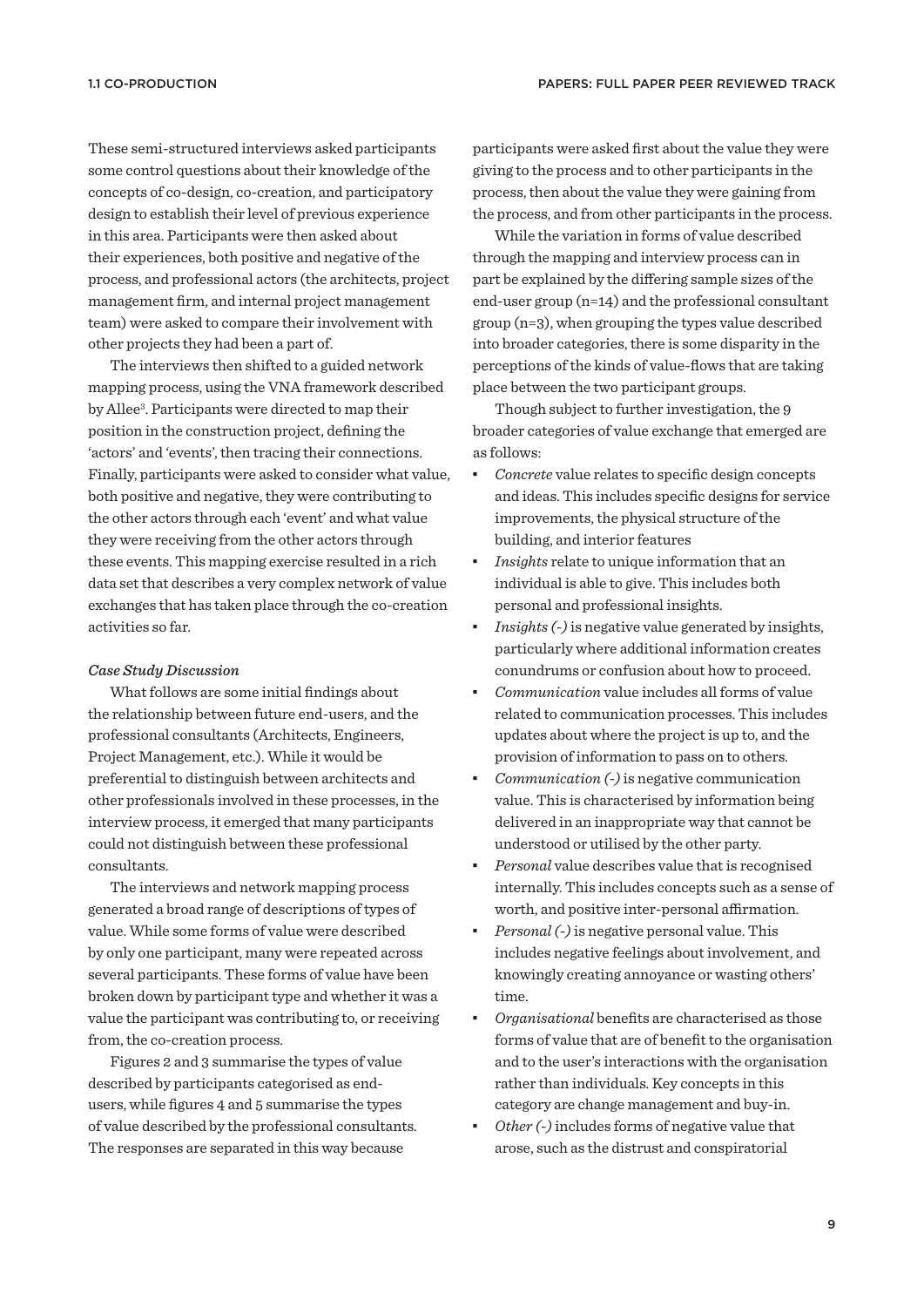## ARCHITECTURE CONNECTS. AAE 2017 CONFERENCE PROCEEDINGS



Figure 2: The types of value received from participating in co-creation activities as described by end-user groups (n=14)



Figure 3: The types of value contributed to co-creation activities as described by end-user groups (n=14)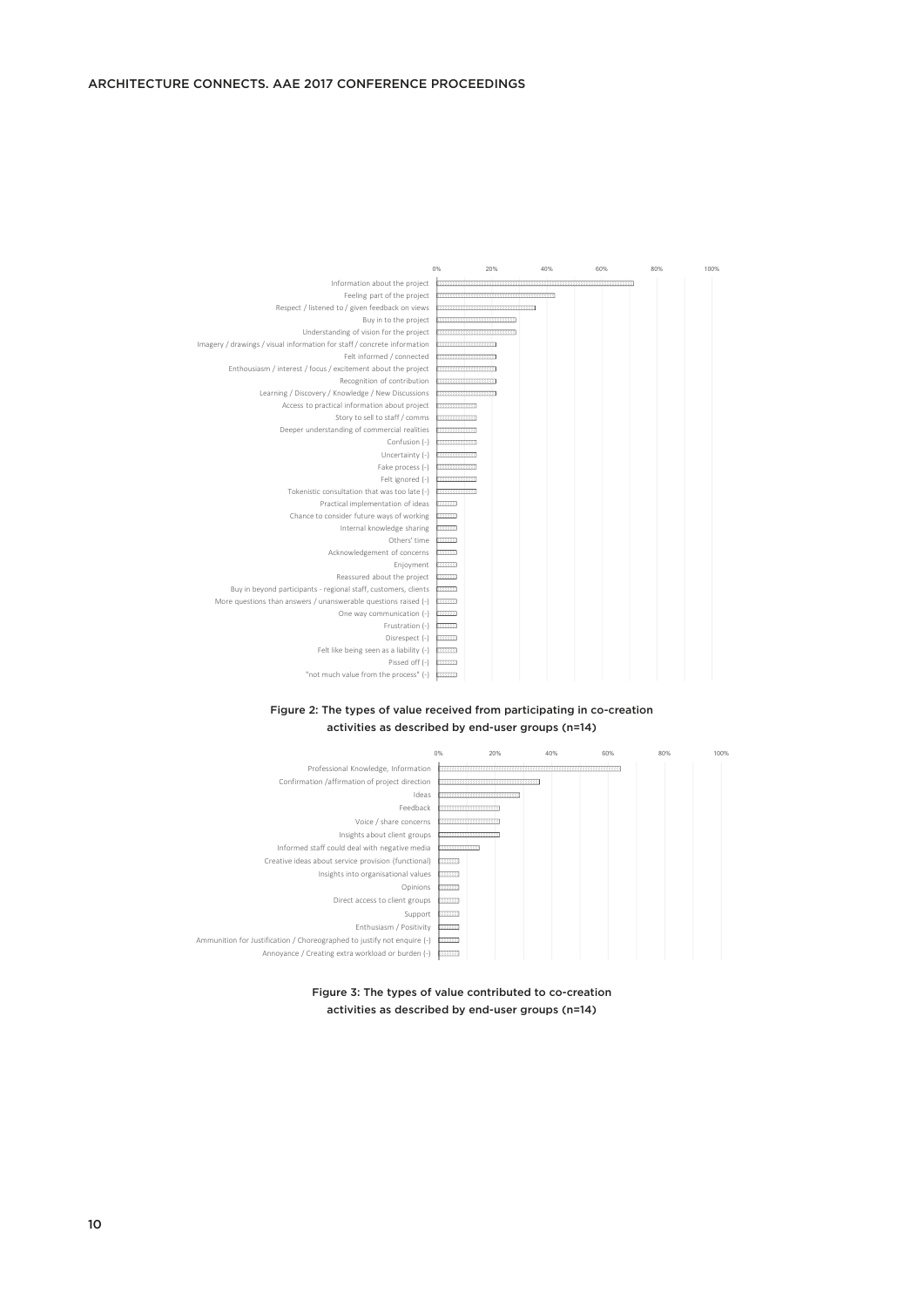









Figure 6: Percentage breakdown of types of value exchange identified as taking place from end-user to professional consultants and from professional consultants to end-users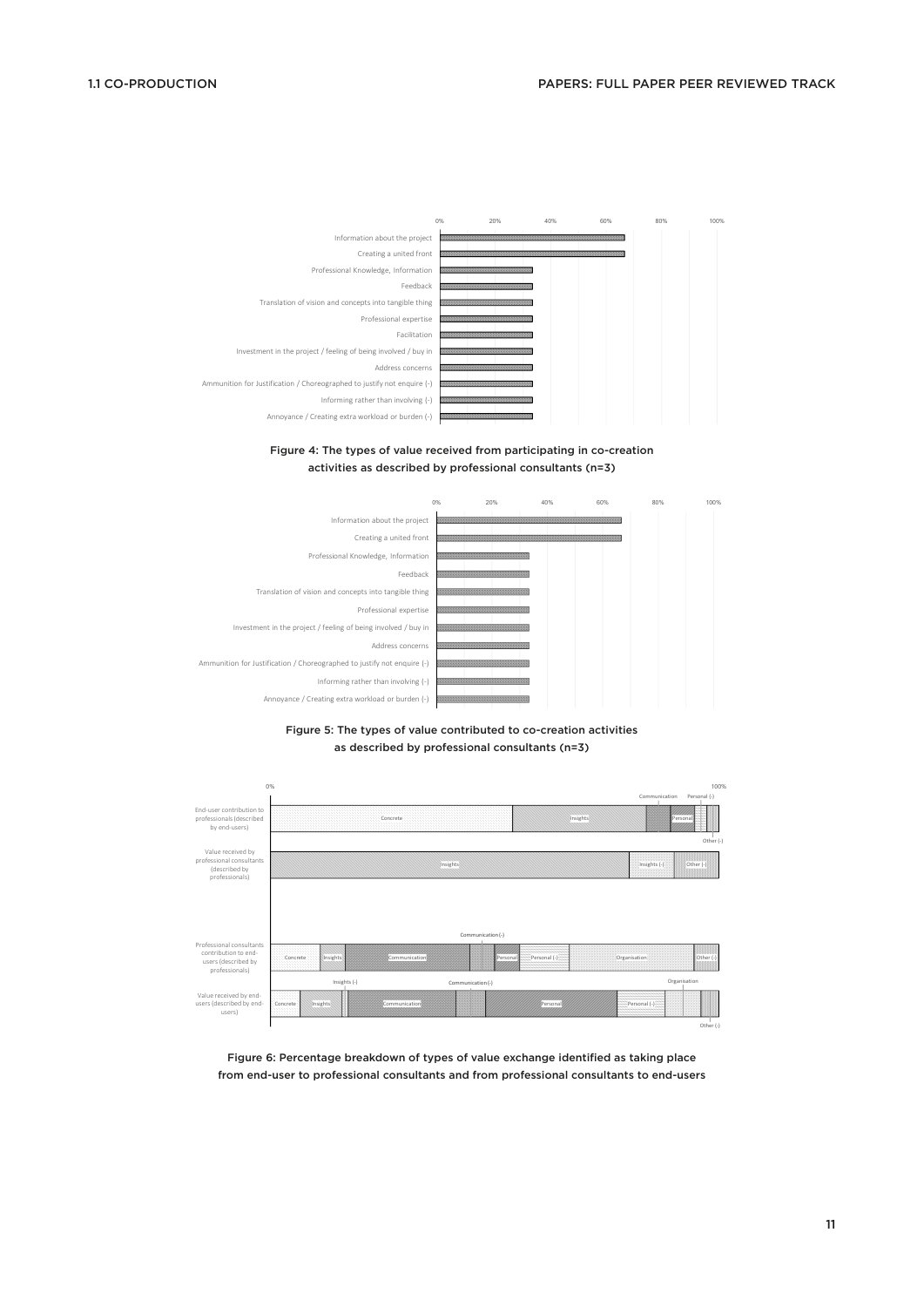## thinking.

Figure 6 shows the relative weight of the categories of value exchange when value is being tracked firstly from end-users to professional consultants, and then from professional consultants to end-users.

Of particular note in this breakdown is the disparity between the types of value end-users reported contributing and those recognised as being received by professional consultants, and the large proportion of personal value that end-users report receiving from professional consultants that they did not report perceiving.

The lack of recognition of concrete contributions by users is reflected in the frustration expressed by a participant who wanted to have a meaningful impact on decisions but felt unable to make a contribution.

*I've seen on plans, quite specific designs for that space, and I'm like, well, what if we don't agree, the people that are actually going to use the space. Who actually gets to have a say? . . . It wasn't very transparent what decisions had been made, and which decisions were still up for negotiation or could be impacted upon.*

Other end-users, however were more pragmatic, and were focussed on making a contribution rather than expressing an assumption that they would be involved in decision making.

*Our ideas might be misinformed, probably emotional, and maybe less than one percent of the whole process. But the very fact that you've actually felt like you've contributed, you've felt like you've been respected. . . I feel sorry for these guys because they've got to filter out all our bad ideas, and that's part of their job. But we feel respected, even if we don't contribute. . . we still feel like we're part of the story.*

This statement also highlights an important yet under-reported role that may have been played by the professional consultants in this process, transforming contributions that are not useful (particularly those categorised in Figure 6 as concrete), into personal value for the end-users by using the co-creation process to actively listen and convey respect to the end-users. Interestingly, this personal form of value this was recognised by one of the architects when describing a co-creation process that involved an extreme group of end-users (two men with muscular dystrophy).

*I think they probably got a sense of value that there's about ten people around the room, really intently listening to what they have to say. I think that's probably*  *important. That they're part of the group. I would say, it's kind of recognition as a person.*

However, this same value was not recognised in cocreation activities with other groups of end-users on this project.

When speaking in general terms, this architect described how for end-users involvement can be more important than decision making power.

*The whole role of co-creation is to create a process which eventually creates ownership over the space, as opposed to just giving them something. I think that through those sorts of consultation processes they feel like they were involved. Even if it's "oh they didn't listen to me" or something like that, at least they can say that they were involved.*

Similarly, the project management firm's representative described a general philosophical approach toward inclusivity, stating that end-users who participate in co-creation activities

*absolutely get that buy-in, so they feel involved in the process. So, it's not consultation, we were asking for their contribution, so they felt that any of their concerns were heard, and that they were addressed. Not necessarily given exactly what they wanted, but understanding the decision making process.*

But, as with the architect, this approach didn't necessarily translate into the practical application on this project, with this actor describing their frustration at how

*the majority of these people were clueless to the process. They did not understand the construction process or the design process. They were too concerned about "am I going to lose my ofce? I really need an ofce." . . . I wouldn't have been surprised if people took stress leave after the interviews. They weren't in any way confrontational, but they start to get concerned.*

This disparity between abstract understanding of the role co-creation 'should' play, and the experience in practice points to Brause's point that it is critical to co-create the process with end-users so that they can achieve these kinds of value.<sup>11</sup>

Parts of the co-creation processes that didn't make clear the parameters in which the workshop was being conducted sparked a confrontational rather than collaborative tone.

*[They] were asking our opinion on decisions that had already been made. The architect literally wasn't really speaking the same language as us or really hearing what*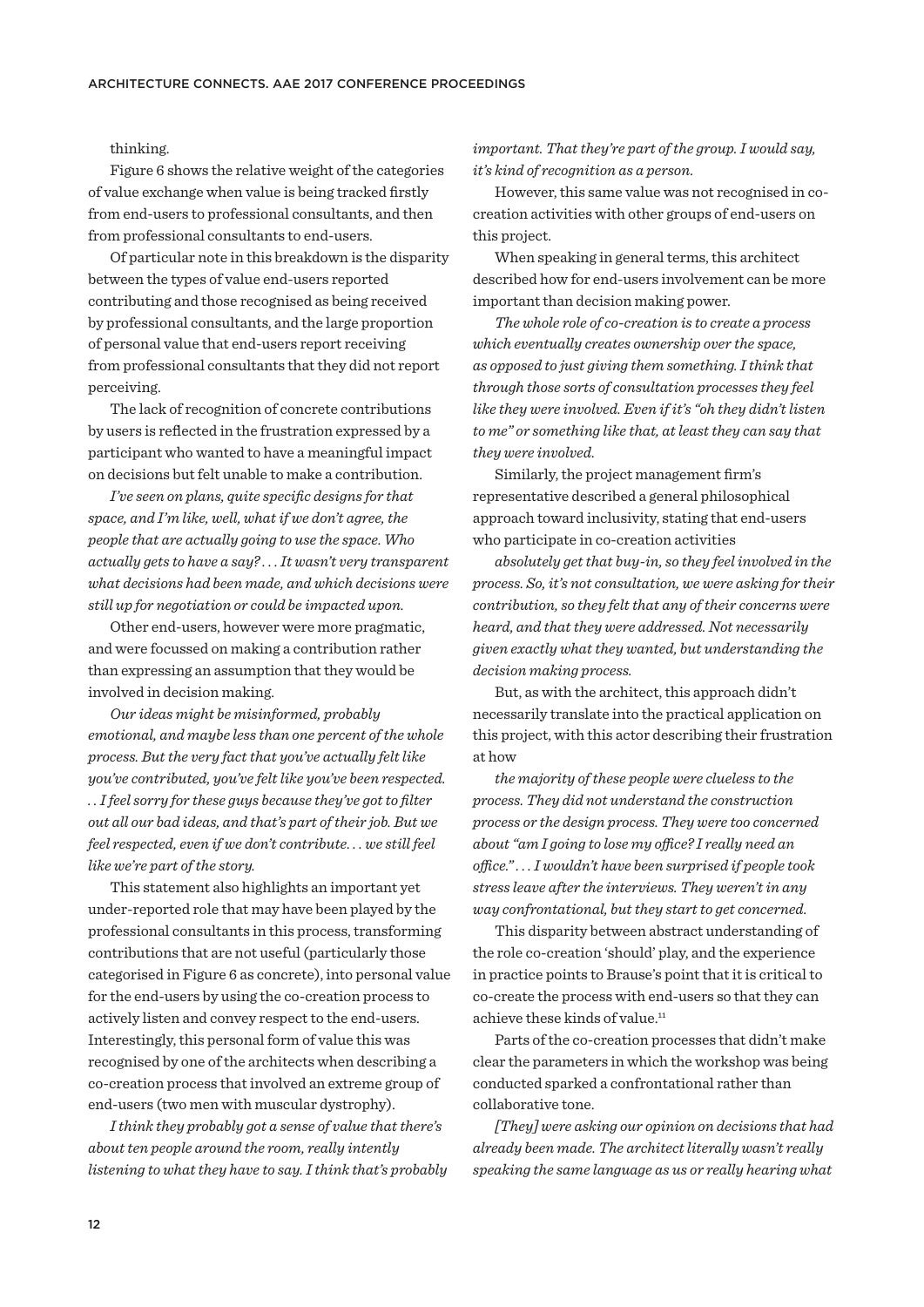#### *we had to say.*

This notion of language was raised repeatedly as an issue across the interviews with both the professional consultants and the end-users. This was not limited to verbal language, with printed floorplans delivering a number of challenges.

It is important to engage with stakeholders in a language they can understand, and visualisation techniques are particularly important when soliciting feedback on something that is outside the users' typical experience.<sup>38</sup> Other research in this area has found soliciting feedback from three-dimensional models, to be more successful than relying on two-dimensional drawings.<sup>11, 22</sup>

The quote referencing the architect's language above was a reflection on a workshop in which two groups were given the same instructions, to work through some draft floor-plans for two levels of the building with the architects. In the group in which this reflection occurred, a printing error resulted the two floor plans being shown at difering scales. The group with consistently scaled plans had a generally positive response to the exercise and reported being highlyproductive, while the group with inconsistent plans spent most of the allotted time discussing how the plans fitted together. While this cannot be attributed solely to the printing error, it demonstrates how concepts that can appear simple to an architect, such as reading a plan, can generate confusion and other negative forms of value for non-specialist participants. This was reiterated by a response from an end-user who was familiar with reading plans from previous work at a telecommunications company. He recalled how:

*on the plan would be a G.P.O. and the staf would be scratching their heads thinking G.P.O. means General Post Ofce, not General Power Outlet. The amount of times they had to be told again, that's actually a power point. And there were all sorts of things [I was] continually translating.*

More successful co-creation activities were facilitated through images (both abstract and literal), experiential descriptions and conversations, and tools that utilised elements of serious-play.

# **Opportunities for further research**

The initial results presented here support continuing research into the value exchanges that take place through the application of a co-creation approach to the construction of the built environment.

The structure co-creation workshops attempted to challenge the ingrained power relationships that are assumed to exist in consultation processes by treating all participants as equal in the exercises. However, the analysis presented in this paper does not diferentiate between the forms of consultation and instead focusses on the participants' overall impressions of the process. Based on the findings presented here, this has emerged as an important opportunity for further data analysis and research.

Most of the co-creation workshops, and all of the information sessions utilised technical architectural drawings (plans, sections, and elevations) as the primary medium through which discussion took place. While this is the standard form of communication for the construction industry, the results of this case study suggest that this form of communication brings significant translation challenges to the process. As with most large projects, a detailed three-dimensional model of the building was developed as a part of the architect's design process. This model was only used to generate two-dimensional plan, section and elevation drawings, and to generate static photo-realistic renders for marketing and communication purposes.

With continuing growth in the use of BIM globally, there is an opportunity to explore if the three-dimensional model can be used as a resource for facilitating co-creation processes. This suggests there may be an interesting cross-over with a body of literature that is exploring the value proposition of BIM, particularly for clients. To date, much of this literature has focussed on the benefits in the construction phase, and of the potential future benefit of BIM being used in facilities management applications.<sup>20</sup> Further research however, could explore the kinds of tools and virtual-reality environments that could support the use of early stage models in cocreation processes.

#### **Conclusion**

This paper began by exploring the future role architects may take in facilitating the co-creation of new meanings (understandings), materials (physical forms), and skills (ways of acting). It explored current attitudes to consultation and end-user involvement in design processes, using Arnstein's ladder to show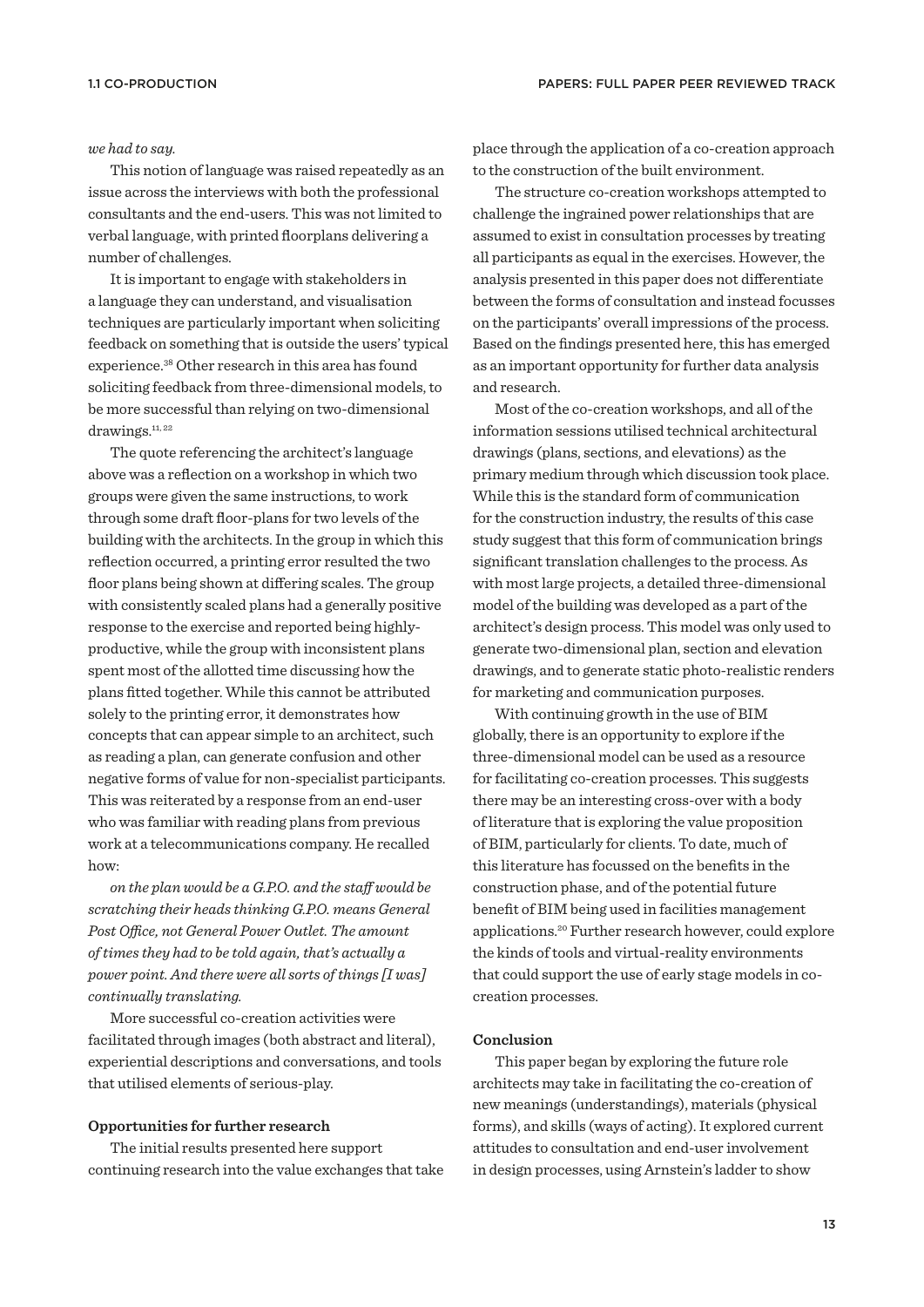illustrate the tremendous challenge of achieving a true partnership through collaborative practice.

The preliminary case study results presented here reiterate the value of end-users as experts in their own experiences, and of co-creation acting as a vehicle for consensus building. They also suggest however, that despite a conceptual or abstract level of understanding, professional actors can underestimate or fail to recognise the value that end-user participants receive in a co-creation process.

The results also suggest that if architects are going to be equipped to lead the kinds of environmental, social and economic change programs that will increasingly be demanded of projects in the built environment, their understanding of co-creation must go beyond traditional consultation practices. This would enable architects to understand how to meaningfully engage with end-users as partners rather than a subjects, and to view the user as a source of inspiration for the exploration of ideas, rather than simply a source of information about their past experiences.

If architects can develop a more nuanced understanding of the ways in which this value is created, and are able to express this during the planning of a co-creation approach, they may help better align the outcomes of co-creation approaches with the partnership level of Arnstein's Ladder. The application of this knowledge is two-fold: Firstly, a better understanding of the types of value received by endusers may help alleviate the professional consultants' fears by challenging the assumption that consultation means giving over control of decision making. Secondly by shifting the focus when planning co-creation activities from consensus building and manipulation toward creativity and partnerships, Architects and other professional consultants may be more easily able to structure processes that can meaningfully realise the value of contributions by end-users.

#### **References**

- 1 Christopher Alexander, *The Timeless Way of Building*. Vol. 1 (New York: Oxford University Press, 1979).
- 2 Verna Allee, 'Reconfiguring the Value Network', *Journal of Business strategy,* 21 (2000), 36-39.
- 3 ———, 'Value Network Analysis and Value Conversion of Tangible and Intangible Assets', *Journal of Intellectual Capital,* 9 (2008), 5-24.
- 4 Sherry R Arnstein, 'A Ladder of Citizen Participation', *Journal of the American Institute of planners,* 35 (1969), 216-24.
- 5 Anne Äyväri, 'Towards a Customer-Centric Tool for Building Value Propositions', *ENoLL OpenLivingLab Days 2014 Report* (2014), 39-50.
- 6 Bas Baccarne, Sara Logghe, Carina Veeckman, and Dimitri Schuurman, 'Why Collaborate in Long-Term Innovation Research? An Exploration of User Motivations in Living Labs', *EnoLL OpenLivingLab Summer School 2013* (2013), 49-51.
- 7 Pieter Ballon, and Dimitri Schuurman, 'Living Labs: Concepts, Tools and Cases', (2015).
- 8 Thomas Binder, Eva Brandt, Pelle Ehn, and Joachim Halse, 'Democratic Design Experiments: Between Parliament and Laboratory', *CoDesign,* 11 (2015), 152-65.
- 9 Corinne Bornet, and Eric Brangier, 'The Efects of Personas on Creative Codesign of Work Equipment: An Exploratory Study in a Real Setting', *CoDesign* (2015), 1-14.
- 10 Andrea Botero, and Sampsa Hyysalo, 'Ageing Together: Steps Towards Evolutionary Co-Design in Everyday Practices', *CoDesign,* 9 (2013), 37-54.
- 11 Caryn Brause, *The Designer's Field Guide to Collaboration* (Routledge, 2016).
- 12 Bill Burck, Svenja Rüger, Patrick Frick, Aaron Williamson, and Grégorie Serikoff, 'Facilitating a Collaborative Space', in The *Collaboratory*, ed. by Katrin Muff (Sheffield, UK: Greenleaf Publishing, 2014), pp. 47-57.
- 13 European Commission, 'Design as a Driver of User-Centred Innovation', (Brussels: European Commission, 2009).
- 14 Beatrice De Carli, 'Micro-Resilience and Justice: Co-Producing Narratives of Change', *Building Research & Information,* 44 (2016), 775-88.
- 15 Adele Diederich, Jofre Swait, and Norman Wirsik, 'Citizen Participation in Patient Prioritization Policy Decisions: An Empirical and Experimental Study on Patients' Characteristics', *PLoS One,* 7 (2012), e36824.
- 16 John Forester, 'On the Theory and Practice of Critical Pragmatism: Deliberative Practice and Creative Negotiations', *Planning theory,* 12 (2013), 5-22.
- 17 World Economic Forum, 'Harnessing Public-Private Cooperation to Deliver the New Urban Agenda', (Geneva: World Economic Forum, 2016).
- 18 Katerina Frankova, and Andree Woodcock, 'In-Situ Methods as Innovative Approaches to Efective Co-Creation of Urban Public Spaces', *EnoLL OpenLivingLab Summer School 2013* (2013), 4-23.
- 19 Alexandre Apsan Frediani, 'Re-Imagining Participatory Design: Reflecting on the Asf-Uk Change by Design Methodology', *Design Issues,* 32 (2016), 98-111.
- 20 Ning Gu, and Kerry London, 'Understanding and Facilitating Bim Adoption in the Aec Industry', *Automation in construction,* 19 (2010), 988-99.